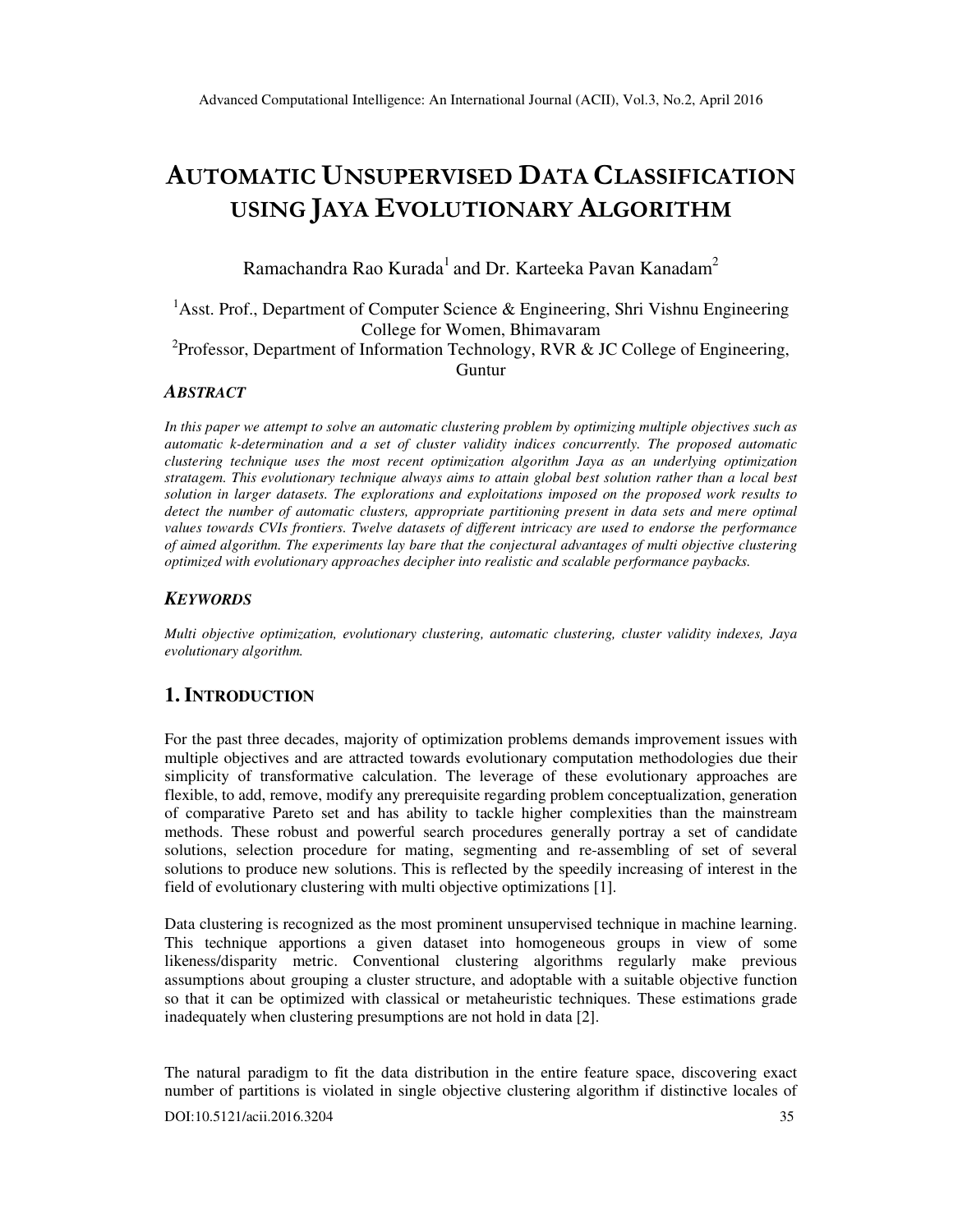the component space contain clusters of diverged space. Estimating a combined solution which is stable, confident and lower sensitivity to noise is unattainable by any single objective clustering algorithm. Multi-objective clustering can be perceived as a distinct case of multi-objective optimization, targeting to concurrently optimize several trade-off with numerous objectives under specific limitations. The aim objective of multi-objective clustering is to disintegrate a dataset into comparable groups, by exploiting the multiple objectives analogously [3-4].

In this paper, we provide an clustering algorithms underplayed with Jaya evolutionary algorithm [15] to solve large set of objectives, for affricating factual automatic k determination, that are interesting, suitable detachment prompted in data sets, and optimizing a set of cluster validity indices (CVIs) simultaneously for encouraging most favourable convergence at final solutions. For conquering high intra-cluster likeness and low inter-cluster likeness, this algorithm uses CVIs as objective functions as mentioned in [5]. The set of internal and external validity indices used as fitness functions in this paper are Rand, Adjusted Rand, Siloutte, Chou Be, Davies–Bouldin and Xie–Beni indexs [6].

The remainder of this paper is organized as follows. Section II presents a review of recent automatic clustering algorithms. In Section III, describes the scalability of the proposed AutoJAYA algorithm and original Jaya evolutionary algorithm. The effectiveness of our scheme is discussed in Section IV. Finally, Section V concludes this paper.

# **2. LITERATURE REVIEW**

The survey published by Mukhopadhyay, Maulik and Bandyopadhyay, S. in 2015 argue the importance of using multiobjective clustering in the domains of image segmentation, bioinformatics, web mining with real time applications. The survey urges the importance of Multiobjective clustering for optimizing multiple objective functions simultaneously. The authors highlights the techniques for encoding, selection of objective functions, evolutionary operators, schemes for maintaining non-dominated solutions and assorting an end solution [7].

In order to improve searching skills, in 2015, Abadi, & Rezaei combined of continuous ant colony optimization and particle swarm optimization and proposed a strategy which is a combination of these two algorithms with genetic algorithm, the results demonstrated were of high capacity and resistance [8].

In 2015, Ozturk, Hancer and Karaboga used artificial bee colony algorithm in dynamic (automatic) clustering discrete artificial bee colony as a similarity measure between the binary vectors through Jaccard coefficient [9]. In 2014, Kumar and Chhabra, gravitational search algorithm in real life problems, where prior information about the number of clusters is not known in image segmentation domain to attain automatic segmentation of both gray scale and colour images [10].

In 2014, Kuo, Huang, Lin, Wu and Zulvia determined the appropriate number of clusters and assigns data points to correct clusters, with kernel function to increase clustering capability, in this study they have used with bee colony optimization for attaining stable and accurate results [11]. In 2014, Wikaisuksakul presented a multi-objective genetic algorithm for data clustering methods, to handle the overlapping clusters with multiple objectives, using the fuzzy c-means method. The real-coded values are encoded in a string to represent cluster centers and Pareto solutions corresponding to a trade-off between the two objectives are finally produced [12].

In 2014, Mukhopadhyay, Maulik,Bandyopadhyay, and CoelloCoello, published two survey's with Part I and Part II on multiobjective evolutionary algorithms for data mining with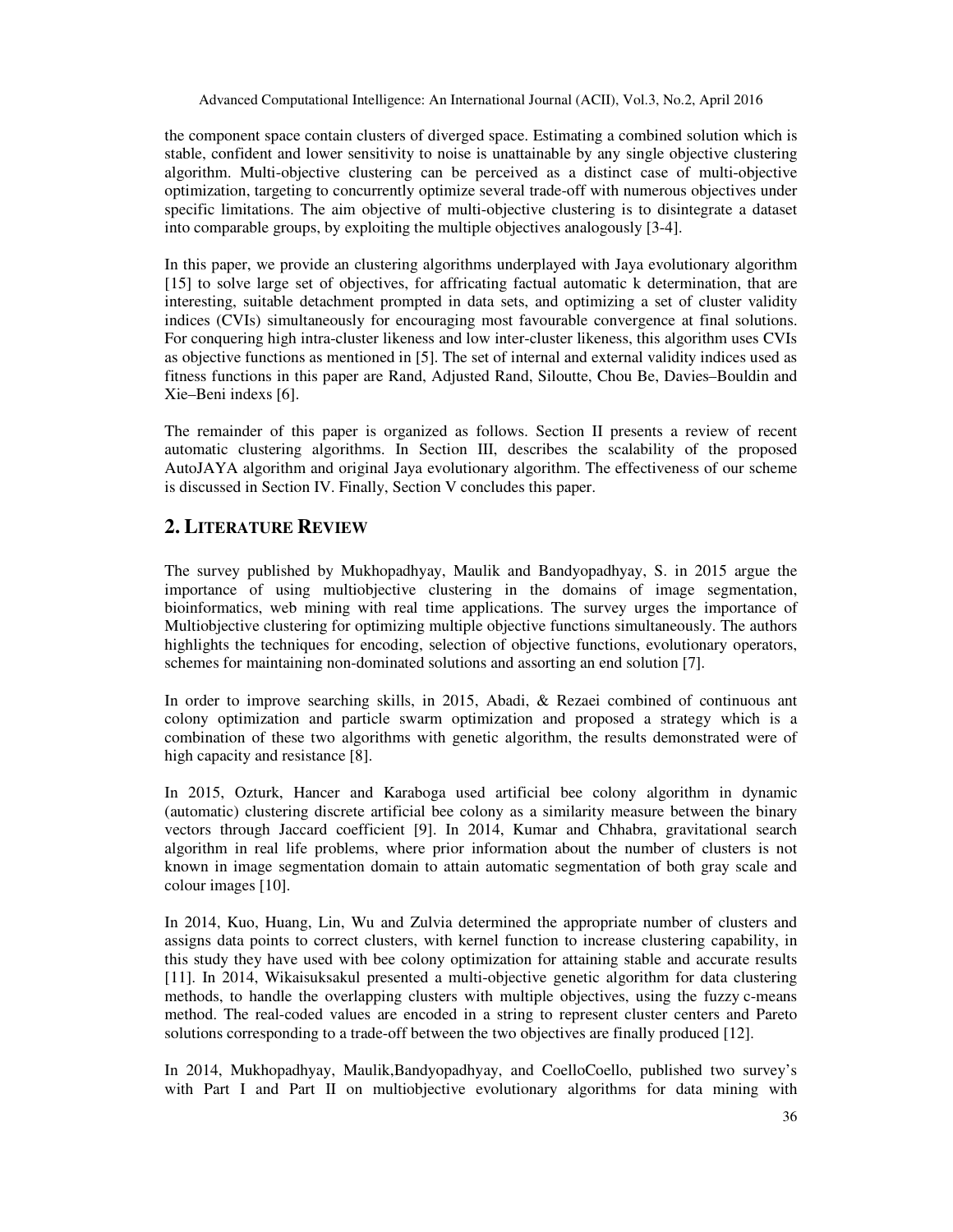Evolutionary Computation [13-14]. Part I survey holds literature for basic concepts related to multi-objective optimization in data mining and evolutionary approaches for feature selection and classification. In part II the authors present the rules for association, clustering and other data mining tasks related to different multi-objective evolutionary algorithms.

## **3. AUTOMATIC CLUSTERING ALGORITHM - AUTOJAYA**

This paper attempts to constellate exact number of proper detachment in datasets automatically without any human intervention during the algorithm execution. The objective functions for assorting an end solution is postured as a multi-objective optimization problem, by optimizing a customary of cluster validity indices concurrently. The proposed multi-objective clustering technique uses a most recently developed evolutionary algorithm Jaya [15], based on multiobjective optimization method as the underlying optimization strategy. The points are assigned randomly to selected cluster centres based on Euclidean distance. The Rand, Adjusted Rand, Silhouette, Chou Be, Davies–Bouldin and Xie–Beni CVIs are optimized simultaneously to endorse the validity of aimed algorithm. Determinately, the aimed algorithm is able to perceive both the best possible number of clusters and proper apportioning in the dataset. The efficiency of the proposed algorithm is shown for twelve real-time data sets of varying complexities. The results of this multi objective clustering techniques presented in Table 1, Table 2.

## **3.1. INITIALIZATION**

.

To initialize the candidate solutions, the cluster centres are encoded as chromosomes. The population  $\alpha$  or number of candidate solutions are initialized randomly with n rows and m columns. The set of solutions are represented as  $\alpha_{i,j}(0) = \alpha_j^{min} + rand(1) * (\alpha_j^{max} - \alpha_j^{min})$  and each solution contains Max<sub>k</sub>number of selected cluster centers, where Max<sub>k</sub> is randomly chosen activation thresholds in [0, 1].

## **3.2. OBJECTIVE / FITNESS FUNCTIONS**

A straightforward way to pose clustering as an optimization problem is to optimize some CVIs that reflect the goodness of the clustering solutions. The correctness or accuracy of any optimization method depends on its objective or fitness function being used in the algorithm [2- 3]. In this manner, it is regular to instantaneously advance with numerous of such measures for optimizing distinctive attributes of data. To compute the distance between the centroid and candidate solutions Euclidean distance measure is used, along with it the other objective functions optimized simultaneously are the RI, ARI, DB, CS, XI, SIL CVIs [6].

#### **3.3. JAYA EVOLUTIONARY ALGORITHM**

Jaya is a simple, powerful optimization algorithm proposed by R Venkata Rao in 2015 for solving the constrained and unconstrained optimization problems [15]. This algorithm is predicated on the idea that the outcome obtained for a given problem should move towards the best solution and evade the worst solution. This evolutionary approach does not require any particular algorithmspecific control parameter, rather mandates common control parameters. The working procedure of this evolutionary method is as follows:

Let  $f(\alpha)$  is the objective function to be minimized or maximized. At any iteration *i*, assume that there are 'm' number of design variables i. e  $(j = 1, 2, ..., m)$ , 'n' number of candidate solutions (i.e. population size,  $k = 1,2,...n$ . Let the best candidate best obtains the best value of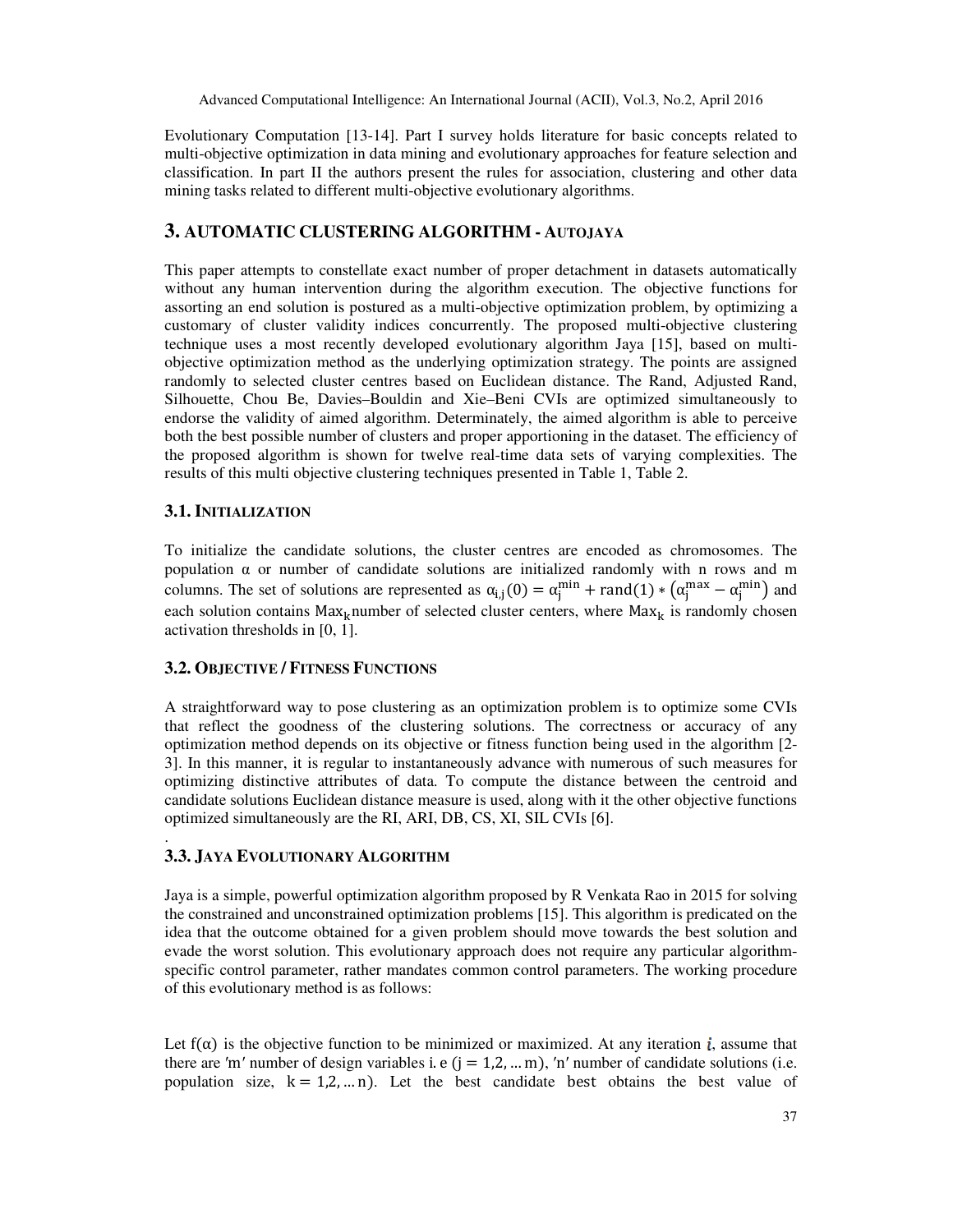$f(\alpha)$ (i. e. f( $\alpha$ )<sub>best</sub>) in the entire candidate solutions and the worst candidate worst obtains the worst value of  $f(\alpha)$ (i. e.  $f(\alpha)_{worst}$ ) in the entire candidate solutions. If  $\alpha_{j,k,i}$  is the value of the j<sup>th</sup> variable for the  $k<sup>th</sup>$  candidate during the i<sup>th</sup> iteration, then this value is modified as per the following equation

$$
\alpha'_{j,k,i} = \alpha_{j,k,i} + r_{1,j,i} \left[ \left( \alpha_{j,best,i} \right) - \left| \alpha_{j,k,i} \right| \right] - r_{2,j,i} \left[ \left( \alpha_{j,worst,i} \right) - \left| \alpha_{j,k,i} \right| \right].
$$
 (1)

where  $\alpha_{j,best,i}$  is the value of the variable *j* for the best candidate and  $\alpha_{j,worst,i}$  is the value of the variable j for the worst candidate.  $\alpha'_{j,k}$  is updated value of  $\alpha_{j,k,i}$  and  $r_{1,j,i}$  and  $r_{2,j,i}$  are the two random numbers for the j<sup>th</sup> variable during the i<sup>th</sup> iteration in the range [0,1]. The term  $r_{1,j,i}[(\alpha_{j,best,i}) - |\alpha_{j,k,i}|]$  indicates the tendency of the solution to move closer to the best solution and the term  $r_{2,j,i}[(\alpha_{j,worst,i}) - |\alpha_{j,k,i}|]$  indicates the tendency of the solution to avoid the worst solution.  $\alpha'_{j,k,i}$  accepted if it gives better function value. All the accepted function values at the end of the termination are maintained and these values become the input to the next iteration. At the end of each iteration all the accepted function values are retained and are fed as inputs to the next iteration. This algorithm intends to reach best solution and tries to avoid worst solution.

The steps in Jaya algorithm are as follows:

- 1. Initialize population size, number of design variables and termination condition
- 2. Identify best and worst solution in the population
- 3. Modify the solutions based on best and worst solutions using (1)
- 4. Is the solution corresponding to  $\alpha'_{j,k,i}$  better than the corresponding to  $\alpha_{j,k,i}$ a. accept and replace the previous solution
- 5. Else keep the previous solution
- 6. Is the termination criterion satisfied
	- a. report as optimum solution
- 7. Else go to Step 2

#### **3.4. PROPOSED AUTOJAYA ALGORITHM**

The working procedure of the aimed algorithm AutoJAYA is as follows:

- 1. Initialize the number of candidate solutions randomly as  $\alpha$ , in *n* rows and m columns.
- 2. The set of solutions are represented as  $u_{i,j}(0) = u_i^{\min} + \text{rand}(1) * (u_i^{\max} u_i^{\min})$  and each solution contain  $Max_k$  number of selected cluster centers, where  $Max_k$  is randomly chosen activation thresholds in [0, 1].
- 3. The fitness function  $f(x)$  to be maximized by default is Rand Index, and the *i*<sup>th</sup> solution of  $\alpha$  at current generation with design variables is represented as  $|a_{1,1}(t), a_{1,2}(t), \ldots, a_{1,d}(t)|$
- 4. Spot the active cluster centers with value greater than 0.5 as best candidates,  $\alpha_{best}$ solutions and less than 0.5 as worst candidates,  $\mathbf{u}_{worst}$  solutions
- 5. For  $t = 1$  to  $t_{max}$  do
	- a. For each data vector  $\alpha_i$ , calculate its distance from all active cluster centers using Euclidean distance
	- b. Assign  $\alpha_i$  to closest cluster
	- c. Evaluate each candidate solution quality using the fitness functions and find  $\alpha_{\text{best}}$ ,  $\alpha_{\text{worst}}$  solutions
	- d. Modify the solutions based on best and worst solutions using (1)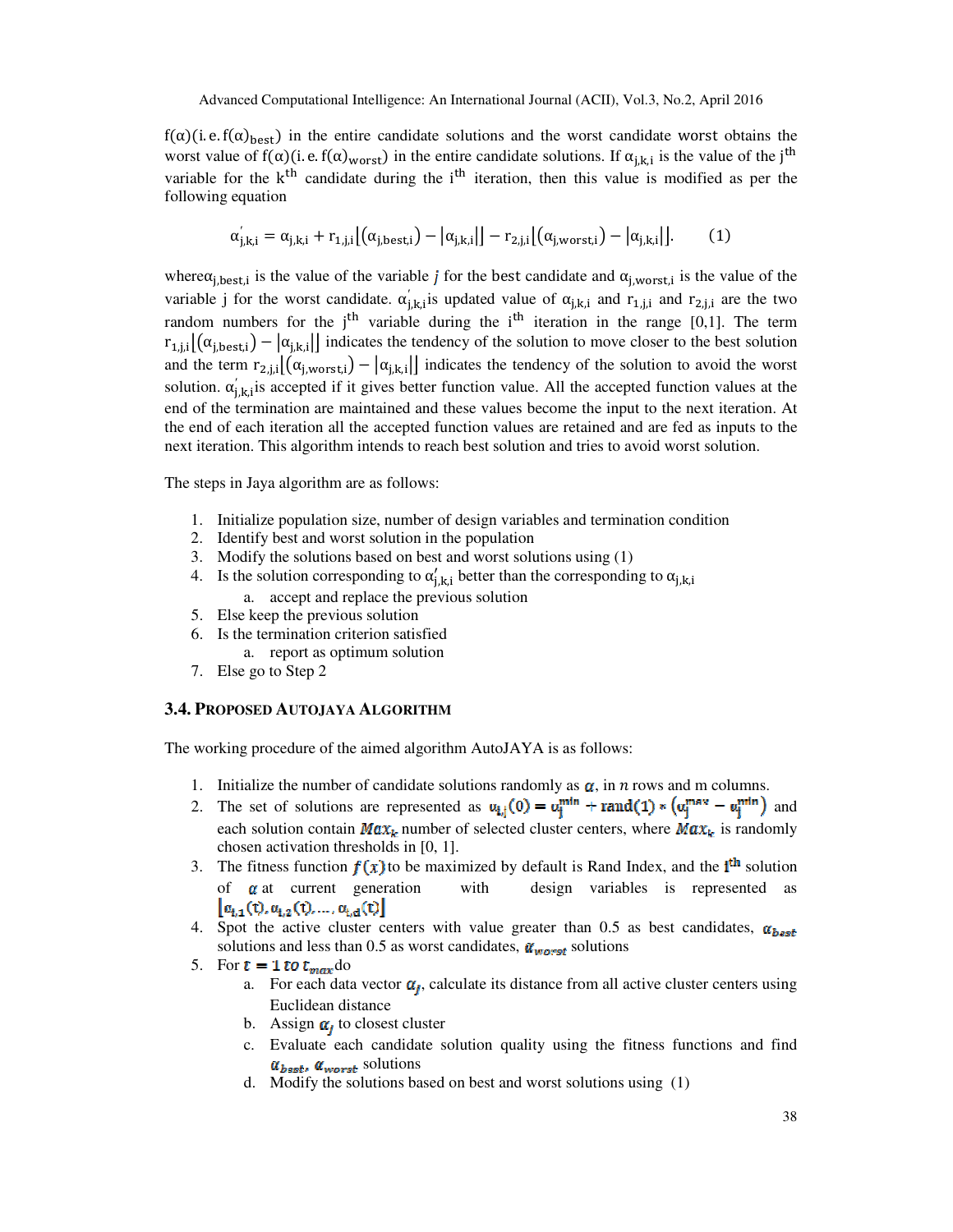6. If the solution corresponding to  $\alpha_{i,k,t}$  better than the corresponding to  $\alpha_{i,k,t}$  accept and replace the previous solution else keep the previous solution

# **4. EXPERIMENTAL ANALYSIS AND DISCUSSION**

In this section, we report on experiments that use multi-objective clustering to identify partitions in diverged set of datasets. The enactment of the aimed algorithm is pragmatic from the results conquered by the following criteria elected, i.e. automatic k-detection, minimal consumption of CPU time, low percentage of error rate and ideal values in CVIs.The number of iterations is restricted to 30 independent runs for all the datasets. Table 1, Table 2 demonstrates the results of AutoJAYA algorithm used over real-time datasets. These real-time datasets are extracted from UCI Machine Learning Repository [18].The best results are shown as bold face.

|                          | No. of           | <b>CPU</b>    | $%$ of        |        | Mean value of CVIs |            |            |           |        |
|--------------------------|------------------|---------------|---------------|--------|--------------------|------------|------------|-----------|--------|
| Datasets $(size*dim, k)$ | auto<br>clusters | time<br>(sec) | error<br>rate | ARI    | RI                 | <b>HIM</b> | <b>SIL</b> | <b>CS</b> | DB     |
| Iris $(150*4, 3)$        | 3.01             | 19.45         | 10.11         | 0.9815 | 0.9987             | 0.0922     | 0.9214     | 0.8416    | 0.7152 |
| Wine $(178*13, 3)$       | 3.00             | 105.32        | 40.64         | 0.8414 | 0.7912             | 0.4910     | 0.6048     | 0.6417    | 0.8915 |
| Glass $(214*9, 6)$       | 6.00             | 114.23        | 30.78         | 0.8000 | 0.9000             | 0.6018     | 0.6980     | 0.5297    | 1.0050 |
| Ionosphere $(351*3, 4)$  | 2.00             | 30.12         | 8.01          | 0.9580 | 0.9877             | 0.9632     | 1.2580     | 1.0470    | 0.9784 |
| Ecoil $(336*7, 8)$       | 8.00             | 45.12         | 11.48         | 0.9587 | 1.0145             | 0.9964     | 1.0258     | 0.9478    | 0.7859 |
| Rocks $(208*60, 2)$      | 2.01             | 74.20         | 12.45         | 0.9971 | 0.9999             | 1.0000     | 1.0001     | 0.9478    | 0.9481 |
| Parkinson (195*22, 2)    | 2.10             | 42.14         | 12.08         | 0.9240 | 0.9920             | 0.9974     | 0.9608     | 0.9814    | 1.0040 |
| Diabetic (768*9, 2)      | 2.00             | 74.25         | 10.45         | 0.9871 | 0.9997             | 1.0024     | 0.9999     | 0.8478    | 0.8481 |
| Segment (1500*20, 2)     | 3.01             | 1041.02       | 14.12         | 0.9631 | 0.9941             | 0.0786     | 0.9740     | 0.8994    | 0.4448 |
| Weighting $(500*8, 2)$   | 5.99             | 110.29        | 15.23         | 1.0019 | 0.9663             | 0.0222     | 1.0025     | 0.9648    | 0.2560 |
| Sonar $(208*60, 2)$      | 1.98             | 67.20         | 24.23         | 0.9988 | 1.0205             | 0.9635     | 0.9845     | 0.8458    | 0.8932 |
| Rippleset $(250*3, 2)$   | 2.00             | 10.23         | 5.48          | 1.2800 | 1.0200             | 0.9874     | 1.0000     | 0.9990    | 0.9011 |

Table 1. Results of Automatic Clustering algorithms Real-time datasets

The AutoJAYA renders exact number of automatic clusters in Wine, Glass, Ionosphere, Ecoil, Diabetic, Sonar, Rippleset, when compared to actual number of clusters (k) shown in column 1 of Table 1. The Rippleset dataset is the only dataset where AutoJAYA consumes minimum amount of CPU time among all the datasets of varying size and complexity. In general, the CPU time consumed by all the comparing datasets is between 5.48 sec to 1041.12 sec, which is purely dependent on the volume and complexity of the dataset. Likewise, minimal percentage of error rate is logged for the aimed algorithm in Iris and Wine datasets and the other likening datasets registers the error rate between 5.48 % and 40.64%.

The CVIs in RI in Iris, DB in Wine, DB in Glass, CS in Ionosphere, RI in Ecoil and HIM in Rocks and mines dataset registers optimal mean value, by endorsing the validity of the algorithm. The CVIs DB in Parkinson, RI in Diabetic, RI in Segment, ARI in Weighting, RI in Sonar and SIL Rippleset also follow the same tendency by submitting optimal mean value towards the frontiers of CVIs. All these implications elevate the supremacy of proposed algorithm in obtaining favourable results. The automatic clusters generated by AutoJAYA algorithm are shown in Figure 1.

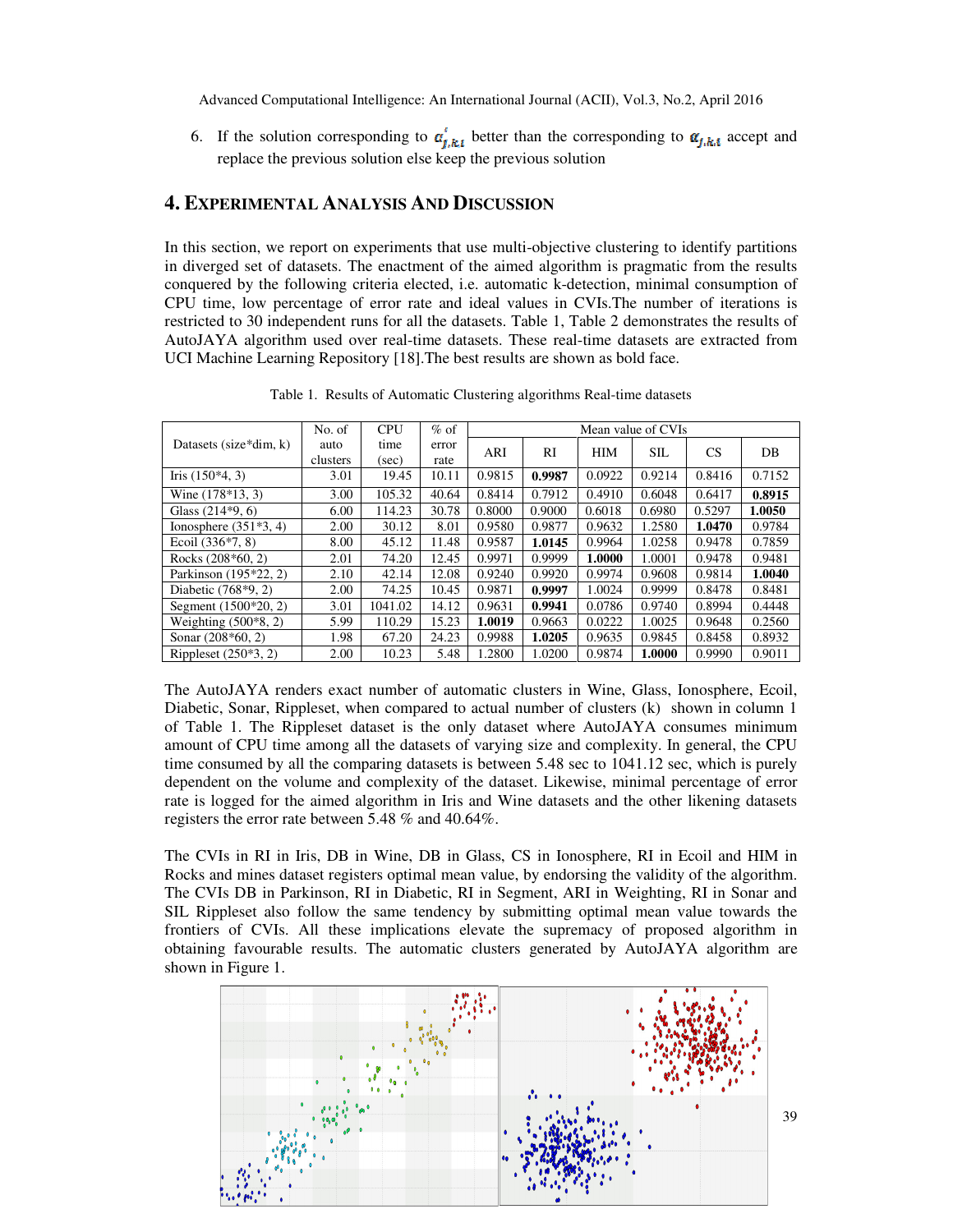| <b>Datasets</b> | <b>F-Measure</b> | <b>ROC</b> | <b>SSE</b> |
|-----------------|------------------|------------|------------|
| <b>Iris</b>     | 0.940            | 0.955      | 7.81       |
| Wine            | 1.115            | 1.132      | 9.25       |
| Glass           | 0.186            | 0.472      | 52.18      |
| Ionosphere      | 0.501            | 0.485      | 726.10     |
| Ecoil           | 0.479            | 0.464      | 695.10     |
| Rocks           | 0.171            | 0.420      | 49.812     |
| Parkinson       | 1.180            | 0.459      | 50.22      |
| Diabetic        | 0.513            | 0.497      | 149.51     |
| Segment         | 0.043            | 0.496      | 532.78     |
| Weighting       | 0.893            | 0.941      | 520.9      |
| Sonar           | 0.153            | 0.464      | 21.71      |
| Rippleset       | 0.441            | 0.421      | 44.81      |

Figure 1. Automatic clusters produced by AutoJAYA in Glass and Weighting datasets

Table 2. Values of F-measure, ROC and SSE in real-time datasets using AutoJAYA algorithm

The results of F-measure, ROC area and Sum of Squared Error (SSE) of the proposed algorithm on each real-time dataset are included in Table 2. The value deviations of F-measure, ROC area and SSE amongst all the datasets is shown in Fig. 2. It is observed from both Table 1 and Figure 2 that the aimed algorithm has obtained better result in most of the cases for all the real-time datasets.

Table 2 shows the corresponding values of F-Measure, ROC area and SSE for all comparing realtime datasets. A significant remark on Table 2 is all the datasets tender better values for Fmeasure and ROC area. The SSE value is very nominal for Iris and Wine datasets and relatively mere optimal values for remaining datasets.

The culminating remarks after examining the applicability of AutoJAYA algorithm over real-time is the aimed algorithm lodges better in most of the datasets in identifying the exact number of automatic partitions, with minimum consumption of CPU and relatively low percentage of error rate.. Hence these experiments speculate fact that AutoJAYA algorithm lay bare the advantages of multiobjective clustering optimized with evolutionary approaches decipher into realistic and scalable performance paybacks.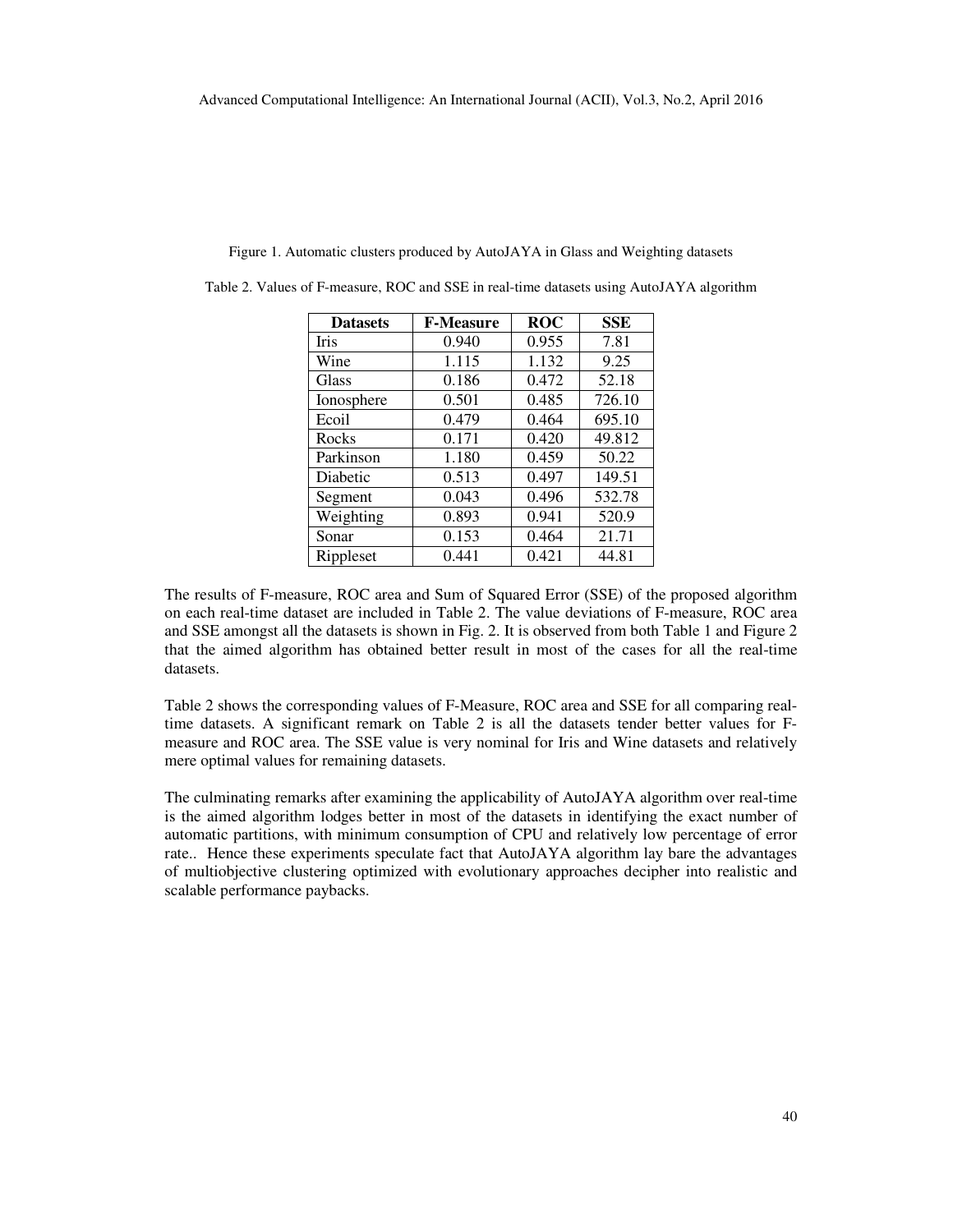

Figure 2. Values of F-Measure, ROC and SSE rendered by AutoJAYA in real-time datasets

## **5. CONCLUSIONS**

In this article, a novel multi-objective clustering technique AutoJAYA based on the newly developed Jaya Evolutionary algorithm is proposed. The explorations and exploitations enforced on the technique, automatically determine the proper number of clusters, proper partitioning from a given dataset and mere optimal values towards CVIs frontiers, by optimizing fitness functions simultaneously.

Furthermore, it is observed that the aimed algorithm exhibits better performance in most of the considered real-time datasets and is able to cluster appropriate partitions. Much further work is needed to investigate the profound algorithm using different and more objectives, compare with well established automatic clustering algorithm and to test the approach still more extensively over diversified domains of engineering.

#### **REFERENCES**

- [1] Zitzler, Eckart, Marco Laumanns, and Stefan Bleuler. "A tutorial on evolutionary multiobjective optimization." Metaheuristics for multiobjectiveoptimisation. Springer Berlin Heidelberg, 2004. 3-37.
- [2] SriparnaSaha, SanghamitraBandyopadhyay,"A new point symmetry based fuzzy genetic clustering technique for automatic evolution of clusters",Information Sciences 179, 2009, pp. 3230–3246, doi:10.1016/j.ins.2009.06.013
- [3] SriparnaSaha, SanghamitraBandyopadhyay,"A symmetry based multiobjective clustering technique for automatic evolution of clusters", Pattern Recognitions 43, 2010, pp. 738-751, doi:10.1016/j.patcog.2009.07.004
- [4] Eduardo Raul Hruschka, Ricardo J. G. B. Campello, Alex A. Freitas, and Andr´e C. Ponce Leon F. de Carvalho, "A Survey of Evolutionary Algorithms for Clustering", IEEE transactions on systems, man, and cybernetics—part c: applications and reviews, Vol. 39-2, 2009, pp. 133-155.
- [5] NobukazuMatake, Tomoyuki Hiroyasu, Mitsunori Miki, TomoharuSenda, "Multiobjective Clustering with Automatic k-determination for Large-scale Data", GECCO'07, July 7-11, 2007, London, England, United Kingdom, ACM 978-1-59593-697-4/07/0007
- [6] EréndiraRendón, Itzel Abundez, Alejandra Arizmendi and Elvia M. Quiroz., "Internal versus External cluster validation indexes", International journal of computers and communications, 1(5), 2011.
- [7] Mukhopadhyay, A., Maulik, U., &Bandyopadhyay, S. (2015). A Survey of Multiobjective Evolutionary Clustering. ACM Computing Surveys (CSUR),47(4), 61.